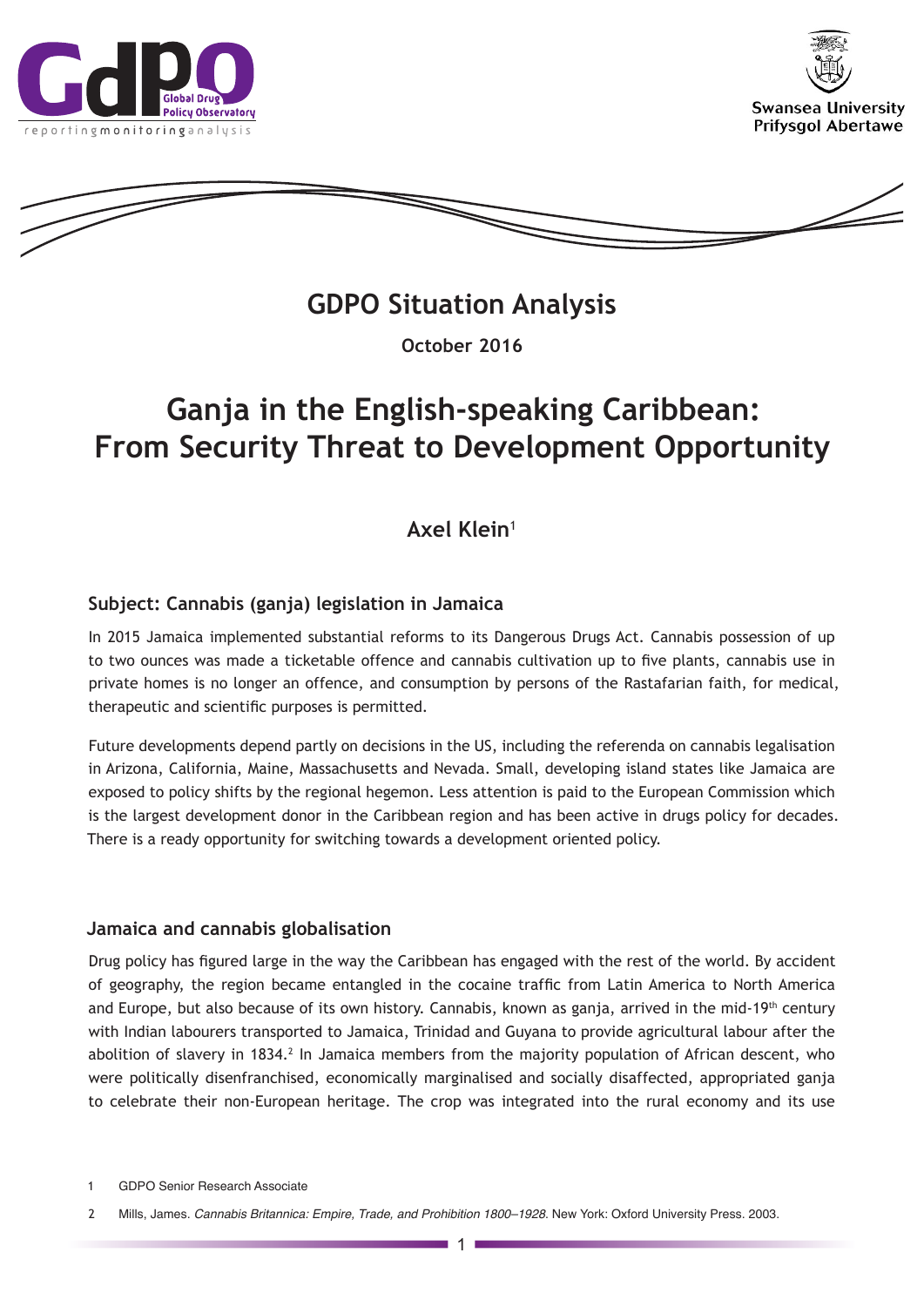coincided with the spiritual awakening that produced the Rastafari religion.<sup>3</sup>

Regarding cannabis culture, Jamaica provides a test case for the importation, integration and assimilation of a psychoactive commodity, a process that has since been repeated all over the world. Ironically, both ganja and Rastafari have become globally recognised symbols of Jamaican identity.

Yet Jamaica was also a pioneer of drug policy, introducing repressive measures and rationales that throw an interesting sidelight on the pretensions of drug control. The 1913 Ganja Law of the Legislative Council addressed the anxiety of the ruling plantocracy over the 'dangers of ganja smoking among the natives of this colony'.4 It was not impairing the medical condition of the smoker that motivated the legislator, but his political discontent and social unconventionality. In a series of amendments to the Dangerous Drugs Act of 1925,<sup>5</sup> the colonial government increased penalties for ganja consumption and possession, with no pretence of having an interest in public health. In Jamaica drug control was from the start about policing dangerous population groups, often 'using terrorist attacks to ensure compliance of the citizenry'.<sup>6</sup>

Despite ganja becoming entrenched in Jamaica, governmental authorities have resisted coming to terms with reality. The vision of a 'drug free society' still inspires the National Council on Drug Abuse and many senior members of the Jamaica Constabulary share the views of T. Calver, a Police Commissioner during the 1950s who associated ganja with sexual assaults, violence, robbery and theft.<sup>7</sup>

Policing has therefore been out of step with Jamaican reality for decades, putting a strain on the relations with the public, aggravating social tensions and placing a severe burden on the entire criminal justice system.8 Attempts at reform reach back to the 1970s and was first articulated by musicians and artists. From the mid-1990s supporters like People's National Party MPs Raymond Price and Paul Burke passed resolutions for legal reform that called the National Commission on Ganja into being in 2000. After extensive consultations, the commissioners recommended decriminalising cannabis possession and small scale cultivation. The US ambassadors immediately warned of the consequences prompting the Jamaican government to shelve the report.

### **European Union involvement in Caribbean drug control**

US law enforcement became involved in combatting Jamaican ganja exports and production in the 1970s, but switched attention to cocaine trafficking in the 1980s. Anxiety about US cocaine use converged in the 1990s with the concern of Caribbean lawmakers over the power of trafficking groups<sup>9</sup> and the willingness of

- 3 Chevannes, Barry. (2004). 'Criminalizing cultural practice: The case of ganja in Jamaica' in Klein, Axel, Harriott, Anthony and Day, Marcus (eds.) (2004) *Caribbean Drugs: From Criminalization to Harm Reduction.* London: Zed. ISBN 1 84277 4999
- 4 This article and the report from the Council of Evangelical Churches in Jamaica are cited by Chevannes and Moyston, L, 24/09/ 2016, Jamaica Observer, [http://www.jamaicaobserver.com/columns/The-ganja-law-of-1913--100-years-of-oppressive-injus](http://www.jamaicaobserver.com/columns/The-ganja-law-of-1913--100-years-of-oppressive-injustice_15548584)[tice\\_15548584](http://www.jamaicaobserver.com/columns/The-ganja-law-of-1913--100-years-of-oppressive-injustice_15548584)
- 5 Legislation drafted in Britain in accordance with British needs but extended and implemented in the colonies with little consideration about local conditions and impact
- 6 Niaah, 2014 'Ganja in Jamaica', in Labate, Beatriz & Cavnar, Clancy, Prohibition, Religious Freedom,and Human Rights: Regulating Traditional Drug Use
- 7 Moyston, L, 01/03/ 2015, Jamaica Observer [http://www.jamaicaobserver.com/columns/The-police-and-ganja-reform\\_18480134](http://www.jamaicaobserver.com/columns/The-police-and-ganja-reform_18480134)
- 8 In 2014 Jamaica had a prison population of 4,050 and a rate of 145 prisoners per 100,000. The rate has been falling since 2009
- 9 Klein, Axel, Harriott, Anthony and Day, Marcus (eds.) (2004) *Caribbean Drugs: From Criminalization to Harm Reduction.* London: Zed. ISBN 1 84277 4999 West India Commission, 1992. *Time for Action: Report of the West India Commission*. Bridgetown, Barbados: Black Rock.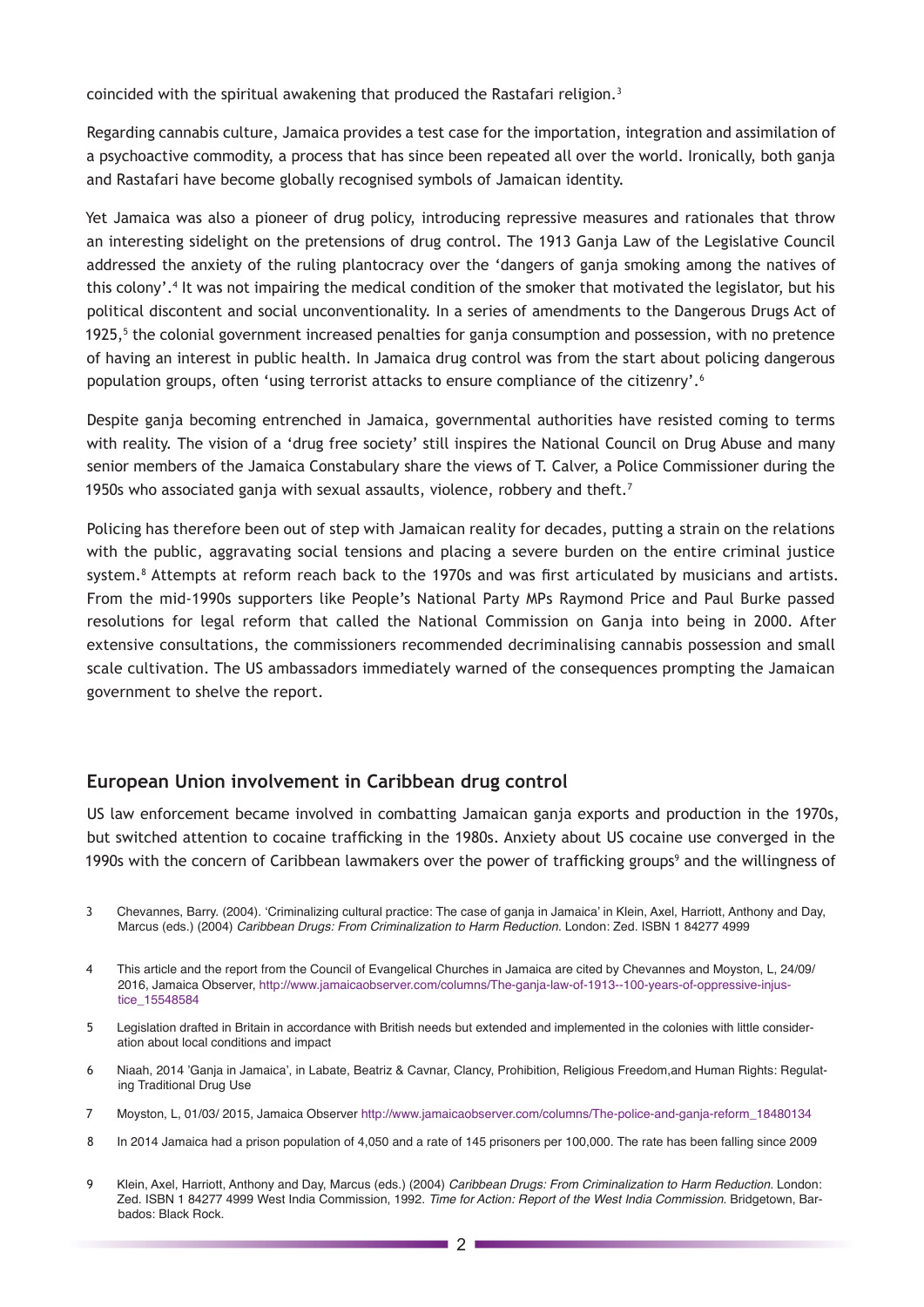the European Commission to become involved in the fight against inter-regional threats. With the Barbados Plan of Action, 1995, the European Commission committed to supporting law enforcement, justice sector reform and in adherence to the principles of shared responsibility and balanced approach, prevention, community development and addiction treatment.

While international partners, as well as the Caribbean elite, were reacting to cocaine trafficking and the potential political challenge of trafficking groups, enforcement on the ground was directed at cannabis. In many encounters between police and public, the possession of ganja became a hotly contested issue, leading to thousands of arrests, a growing backlog in the courts and the overcrowding of prisons.

From the perspective of the European Union, one of the regions most important donors, the outcome was undermining the very principles on which the partnership was based. Programmes formulated to fight organised crime, were effectively tooling up law enforcement that behaved like occupation troops. Instead of supporting good governance, the programmes further eroded the functionality of key justice sector institutions and damaged the legitimacy of the state. Even more egregious was the impact on social development. The attack on 'herb yards' and the stop and search campaigns against Rastafarian are well documented in Jamaica, but are not well known from the other islands. Reports from St Lucia suggest that most of the 'violence that takes place in the ghetto is a reaction to very heavy handed incursions by the police that are usually associated with cannabis interdictions'.<sup>10</sup> Police attitudes are no longer compatible with policing by consent, and take more the appearance of an occupying army.<sup>11</sup> In St Lucia the officers 'exhibit their ultimate power over the ghetto, by arriving in force, in battle dress and with automatic weapons'.

#### **Policy change in Jamaica**

It was only after significant changes in the external environment that the Jamaican government amended the Dangerous Drug Act in 2014. Taking advantage of US acquiescence with legal experimentation<sup>12</sup>, the Jamaican government brought in new provisions 'regarding the possession and smoking of ganja, use of ganja by persons of the Rastafarian faith, and use of ganja for medical, therapeutic and scientific purposes' (Ministry of Justice, 2015). In essence, the law has made ganja possession of up to two ounces a ticketable offence (J\$ 500), and legalised consumption in private places and the cultivation of up to five plants. Already the measures have succeeded in reducing the number of ganja cases before parish courts from 8,284 in July 2014-June 2015 to 2,285 cases this year.

But the move was intended to achieve much more than easing the burden on an under resourced criminal justice system. It has raised hope that the 'development of the marijuana industry also offers tremendous economic benefits.'<sup>13</sup> As the medical benefits are being understood, Jamaica can position itself to offer treatment for serious a range of conditions that can be managed with cannabis derived applications. And like Colorado and the Netherlands, it also stands to gain from an uptick in recreational cannabis use among tourists.

<sup>10</sup> Day, Marcus, 2012. *Needs assessment on youth gangs and their contribution to violence and crime in Saint Lucia*. CDARI: St. Lucia

<sup>11</sup> Harriott, 2016; Harriott, *Police and Crime Control in Jamaica: Problems of Reforming Ex-colonial Constabularies*. Kingston: University of the West Indies Press. 2000. 231 pages.

<sup>12</sup> as signalled at the Summit of the Americas and subsequently in a paper by Assistant Secretary of State Brownfield

<sup>13</sup> The Minister of Tourism and Entertainment, Hon. Dr. Wykeham McNeill [http://jis.gov.jm/ganja-reforms-put-jamaica-ahead-of-other](http://jis.gov.jm/ganja-reforms-put-jamaica-ahead-of-other-countries/)[countries/](http://jis.gov.jm/ganja-reforms-put-jamaica-ahead-of-other-countries/)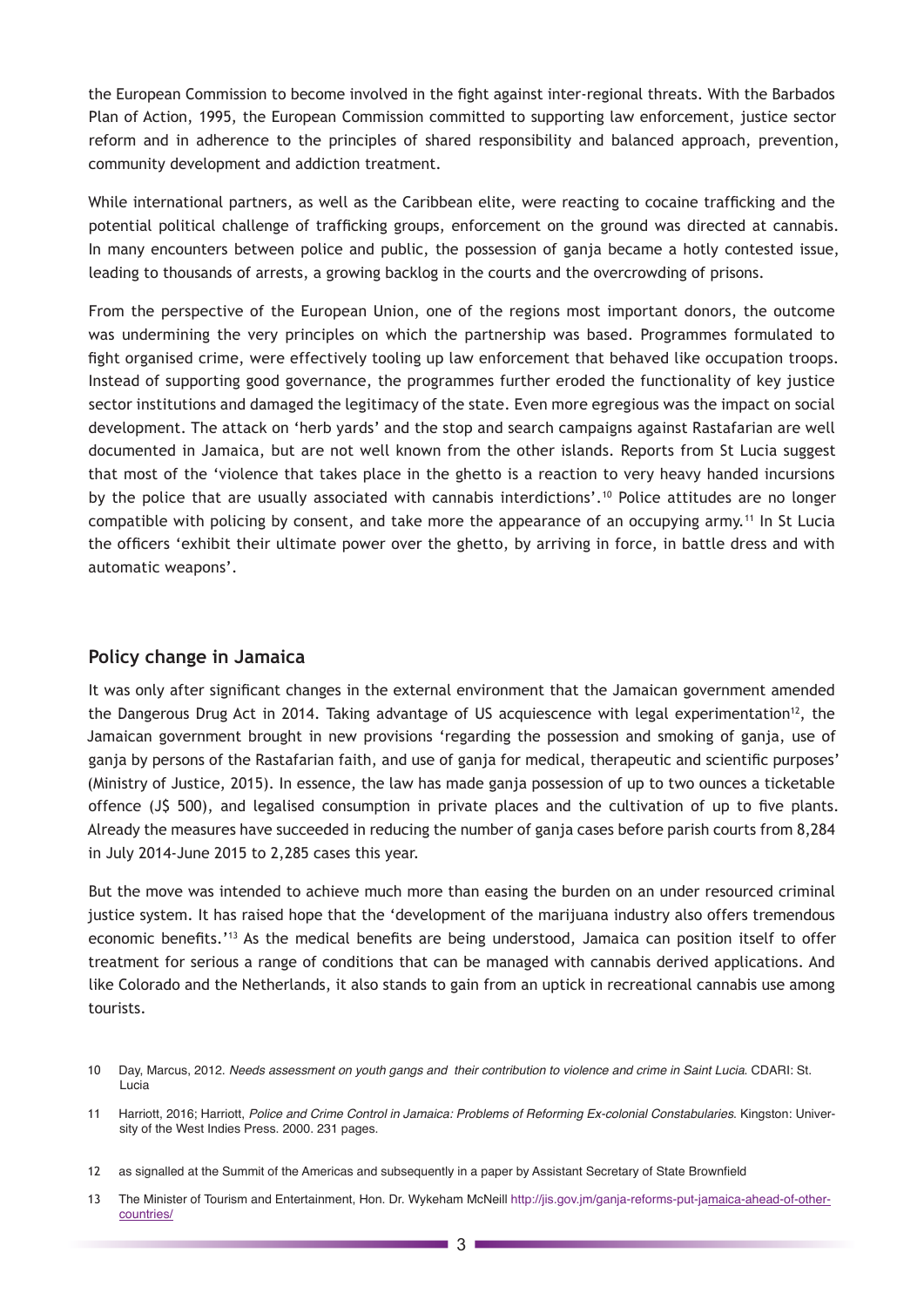To that end the University of West Indies has set up a research and development hub on its Kingston campus with government funding and a range of private sector partners. The private sector is encouraged to apply to the Cannabis Licencing Authority headed by the former president of the Jamaica Exporters' Association Dr Andre Gordon. For international companies with financial backing, like CIVITA from the US this is an opportunity. Being able to conduct human subject research, CIVITA will work on medication for diabetes, epilepsy and chronic pain, as well as for various mental health disorders.<sup>14</sup>

In marketing cannabis medical products, international companies like Timeless Herbal Care (THC) from Canada and Marley Natural are already taking advantage of the cultural cachet enjoyed by Jamaicans reputation for ganja, reggae, rastafari, to market its products in North America.

Members of the Jamaican government have realised that reputation is a valuable asset and talk about protecting against damage from substandard products marketed as ganja – containing, say, pesticide residue, or derived from non-Jamaican sources. The government has since commissioned the Jamaica Intellectual Property Office (JIPO) to develop a framework for protecting Jamaican ganja either as a geographical indicator, or through copyright, or patent, or a combination of the above.

There are other concerns harboured by inter alia the National Alliance for the Legalisation of Ganja would and the Ganja Future Growers and Producers Association. First, both organisation would like to push for fully fledged legalization. Secondly, there is concern that the real beneficiaries of Jamaica's incremental reform are the international investors, not the country's farmers and rastas who for decades have borne the brunt of the war on drugs.

### **The need for better scrutiny of development cooperation**

In the European Union provisions for medical cannabis have been made in a number of countries, building on a fast-growing domestic industry and fast rising demand. Yet the opportunity for EU-Caribbean cooperation is yet to be realised. There are opportunities for the producers of cannabis medication like the Dutch company BEDROCAN to share with Jamaican partners their expertise in assessing cannabinoids, establishing the chemical composition of particular cannabis strains, and creating consistency under controlled conditions.

But at present European Union funding is flowing the other way. There are no efforts to better understand the ganja complex in Jamaica and other countries, or to facilitate medical research. Current funding provisions are earmarked for the support of regional institutions like the Implementation Agency for Crime and Security (IMPACS) and the Joint Regional Communication Centre (JRCC). At national level security agencies benefit from EU funded training as in the Seaport Cooperation (SEACOP) or Airport Communication (AIRCOP) projects. Each of these is likely to impact particularly on the inter-island cannabis trade.

The need for external scrutiny in European Union funded security cooperation becomes all the more apparent in areas on the cusp of policy reform. There is a real risk of policy decisions being made effectively at 'street level', or in the slippery interstices of agency to agency cooperation. With EU funding, law enforcement agencies can by-pass national decision making circuits and enact their own preferred policies on the ground. There is then a possibility that even as the region and the world shift towards an acceptance of cannabis use, that law enforcement continues waging the war that has brought their professions such benefits in terms of funding, powers, income opportunity and status.

<sup>14</sup> Jamaica Observer, September 18, 2016 CITIVA donates ganja extract to UWI'S ganja-based epilepsy research [http://www.jamai](http://www.jamaicaobserver.com/business/CITIVA-donates-ganja-extract-to-UWI-S-ganja-based-epilepsy-research_74314)[caobserver.com/business/CITIVA-donates-ganja-extract-to-UWI-S-ganja-based-epilepsy-research\\_74314](http://www.jamaicaobserver.com/business/CITIVA-donates-ganja-extract-to-UWI-S-ganja-based-epilepsy-research_74314)